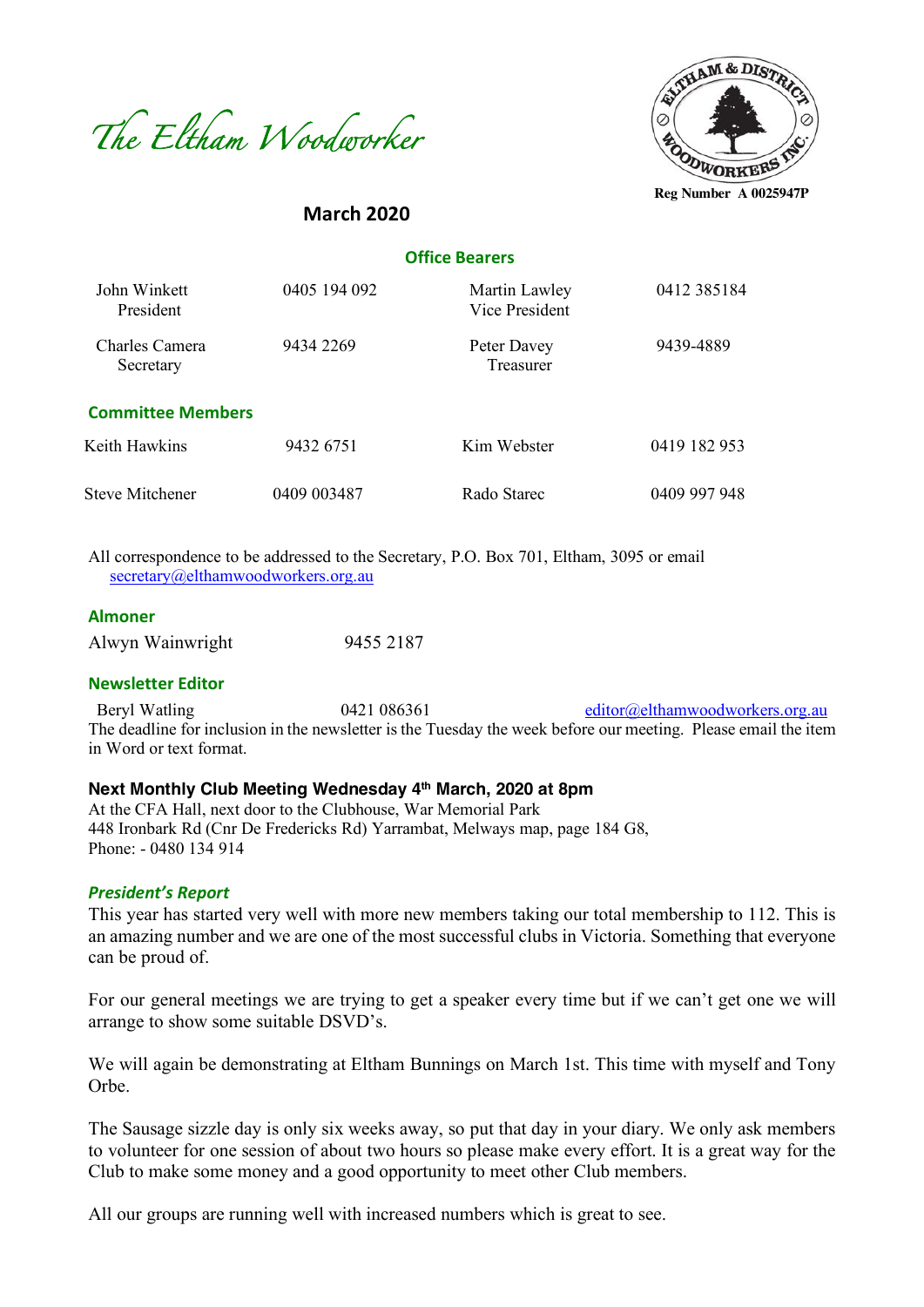We are now waiting for the outcomes from out two applications for funding, one from the Australian Men's Shed Association and the other from the Federal Government. The Committee is very concerned about the less than satisfactory operation of our dust extraction system. In this regard we will wait for another two months in the hope that we receive one or both of the grants. If we don't we will consider going ahead using our own funds. This might mean that we need to get the job requoted. Members' health must be our first priority.

It was good to talk with Dave Green the other day. He was quite chirpy and progressing very well. He was grateful for all the concern shown by various members.

The Council has sent a plumber out to assess the leak that we had in the roof. He rang me while he was at the workshop and suggested that he was going to ask the Council if he could clean out the gutters as well. At this stage I have no idea of any progress on either job!

The Committee has now decided on this year's raffle prizes with some a little different.

| 1st | <b>Blanket</b> box                                                                                     |
|-----|--------------------------------------------------------------------------------------------------------|
| 2nd | Coffee table                                                                                           |
| 3rd | Ukulele                                                                                                |
| 4th | Jewellery box                                                                                          |
| 5th | Kid's table and chairs                                                                                 |
| 6th | Connect Four kid's game                                                                                |
|     | Rado is coordinating the prizes this year so please give him a ring to offer your help on 0409 997 948 |

John Winkett President

## *Annual General Meeting.*

Notice is hereby given that the 2020 Annual General Meeting of the Eltham & District Woodworkers Inc will be held on Wednesday April 1<sup>st</sup> in the CFA rooms Yarrambat commencing at 8.00pm.

Members may submit items of special business for inclusion in the AGM agenda. These items should be of a strategic nature that would not normally be covered in our regular monthly meetings. The Secretary must receive these items at least 21 days prior to the meeting.

In accordance with Club rules, Office Bearers & Committee members retire at the AGM & being eligible may re nominate. Forms for all Committee positions for the 2020/2021year are available from the Secretary. The Secretary must receive completed forms no later than seven days prior to the meeting. Forms must be signed and include a signature from a proposer and seconder.

To be effective in the workings of the committee the applicant should have an active email account and a mobile number. For more information talk to the Secretary or a member who has been on the Committee.

### *Thank You*

On behalf of Alwyn and myself I would like to thank all the "woodies" who phoned (many times) over the past three months to ask about my health. It meant so much and lifted my spirits. You are such a great club and the meaning of brotherhood shows through with your actions.

Sincerely, Judy Wainwright.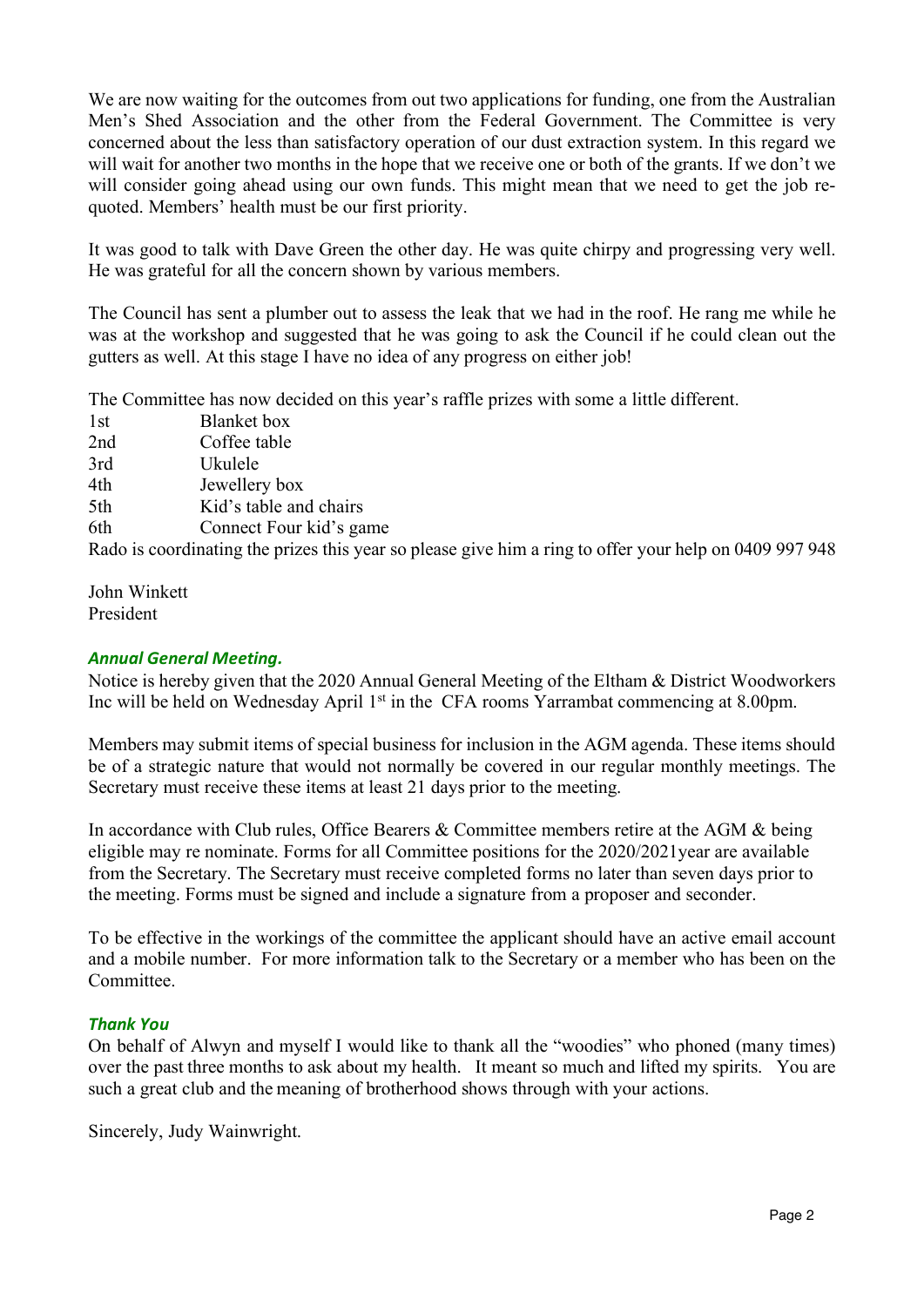## *Thank You, Thank You, Thank You*

As many of you may be aware I recently had major surgery (open heart surgery). Currently I am in recovery at home and from all of the people who understand (surgeons, doctors etc) I am doing okay.

However, I would like to thank the ladies and gentlemen from this great club of ours (Eltham  $\&$ District Woodworkers) for the wonderful support I have received from so many of you. I had some members call in whist I was in hospital, many have made contact via email, text or phone calls. I have had to leave it up to my wife Janette to keep everyone up to date, as I just get too emotional to talk. Now that I am home I am blessed with members calling in, it is just wonderful.

Your support has been overwhelming and very much appreciated even though some of the members following up with me have their own personal problems to deal with, of which I hope each and every one of you comes through as successfully as I have.

Thank you, members of this wonderful club, of which I am so proud to be a part. Regards, David Green

## *Melbourne International Flower and Garden Show*



Maike Pritchard is one of the featured artists at the Garden Show. Her work is in the Gallery Precinct on the upper level of the Royal Exhibition Building, Carlton. Maike is a member of Thou Art Mum group of local women artists from Nillumbik and Banyule and she happily tells people about EDWC.

Her work can be seen on her public Facebook page

https://www.facebook.com/pages/category/Art/Maike-Pritchard-Designs-130432384265014/

### *Instrument Group – Frank Camera*

**News**: The committee has asked for a ukulele as third prize in this year's raffle so I hope to have lots of pictures and updates on a traditional Tenor sized ukulele in the coming months. The tenor is the most popular model, tuned to the traditional high "G" setup of "GCEA". The smaller ukuleles are also usually tuned to this scale while the larger baritone is normally tuned to "DGBE" as in the top 4 strings of a guitar.



A typical traditional tenor ukulele which is about 66 cm overall with a scale length of about 43 cm.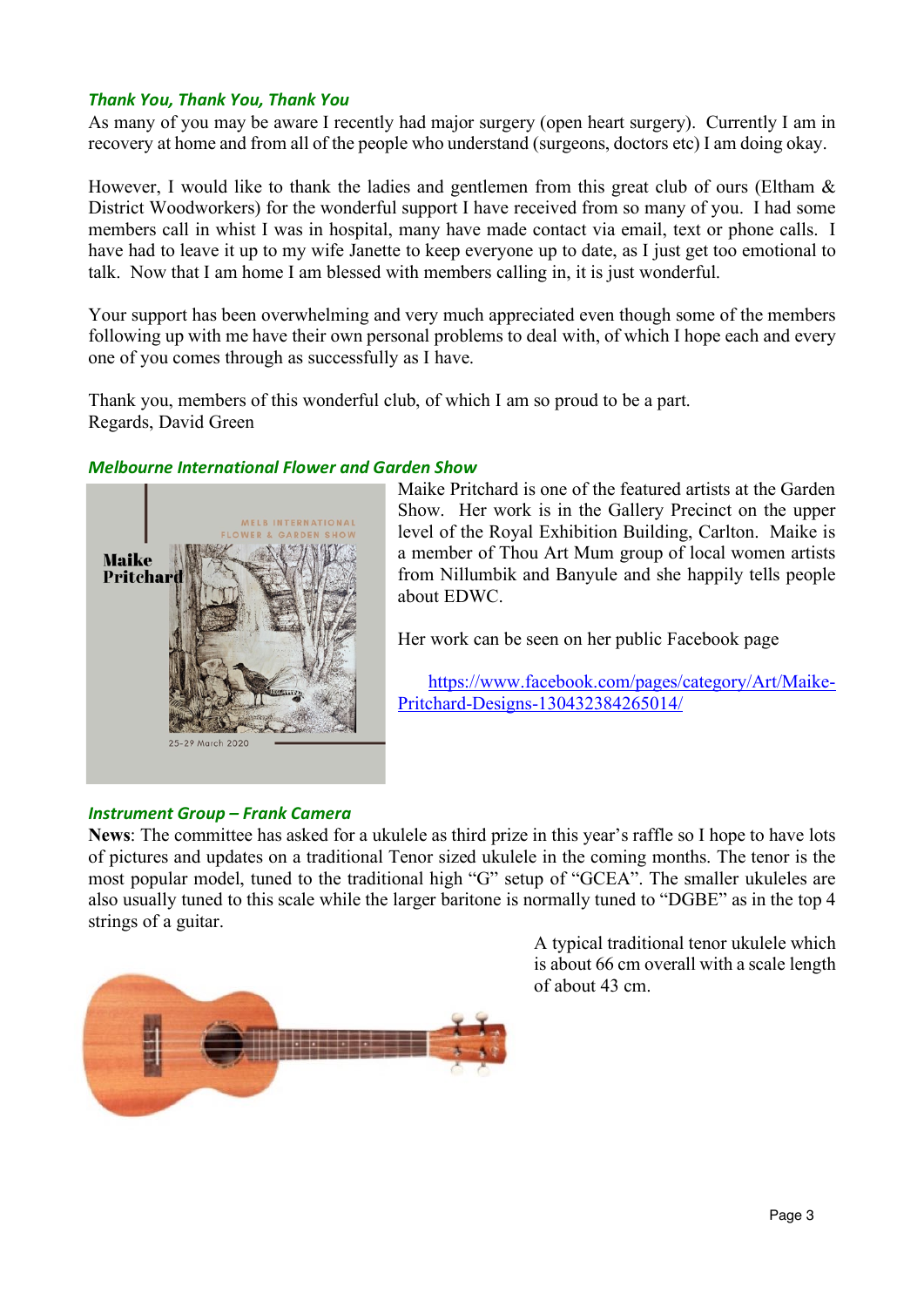I now have a new reference for ukulele making. It has 135 pages of great reading and pictures on all things ukulele making, describing the construction of 5 different ukulele models. The author is a very experienced Australian luthier who has also written books on mandolin history and construction.

There is still lots of room for any new would be instrument makers in the group on the second Wednesday afternoon and 4th Tuesday evening.

Professional luthiers use air dried timber for their instruments but this amateur is still trying to find the best solution using standard KD hardwood for the sides and bottom of my ukuleles. This timber is very dry and very hard to bend well



unless it is very thin, but I may have the solution? A good coating of Danish oil on one or both sides of the timber works miracles. It was left to dry for about 20 minutes and the following pictures show the results of less than a minute's work on the bending iron for each piece. I have since found out that boat builders have done a similar thing for a long time, soaking the timber in kerosene before bending quite thick timber.

The shape below the 2 pieces on the left give a sneak preview of one of my next projects as shown in the next picture to the below.







It hopefully will be a "telecaster" 4 string cigar box guitar – if I can get the "box" together. The one in the picture is a 3 string electric CBG but mine will be acoustic, I just liked the shape.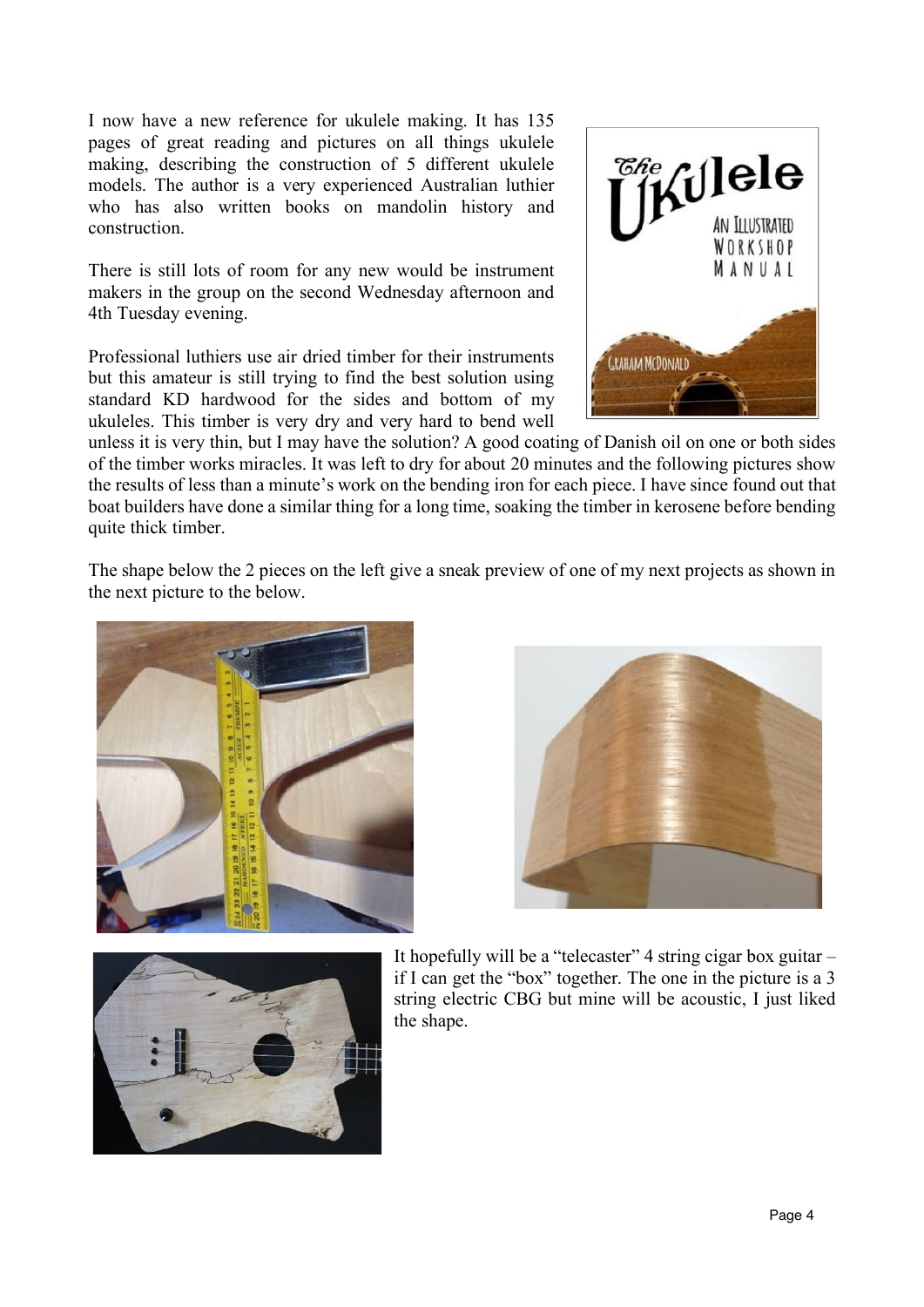

picture above is a practice piece for the tail end of the body. Most of the corners are too tight for a traditional bending with the timber I intend to use, so......?

Hopefully the next article will have a lot of other members' project pictures.

And just to show that Dave is not the only one with a shed full of "jigs" the picture below shows three already done for this project, even though I still do not know how I am going to make it – one bending jig and an outside and inside mould. The



#### *Around the Workshop - Charles Camera*

I have again been asked to remind members that safety practices within our club rooms are of utmost importance as unfortunately not all members have been observed following our rules. Firstly, it is important to wear PPS at all times in the machine room and elsewhere when appropriate. Our dust extraction system is unfortunately very noisy and hearing protection must always be used (*even if like me you are deaf!*). Eye protection must also be used around machinery with spinning components – this is most often observed not to be the case. Dust levels around the workshop are unfortunately too high at present and dust masks should be considered especially around the sanding area. It is also important to always switch on the air filter units in each area. To remind you of the rules we have reprinted an up to date safety manual which every member needs to have.

With Rado Starec's assistance we have been able to fix the bandsaw guide fence bracket which is now better than it was when originally supplied. Even though the standard fence is again available for use, it is still better and far easier, to use the single point Magswitch fence for general resawing – the standard fence may however be better for precise cutting of very thin sections and veneers. After a trial we have also ordered some new bi-metal blades from McDiven Saws in Williamstown as they seem to give good service and performance.

The table saw sliding table lock has had to be repaired again – it seems that excesive force is still being used to engage the lock mechanism which is not designed to be slammed into place causing the resulting damage as is clear in the picture opposite.

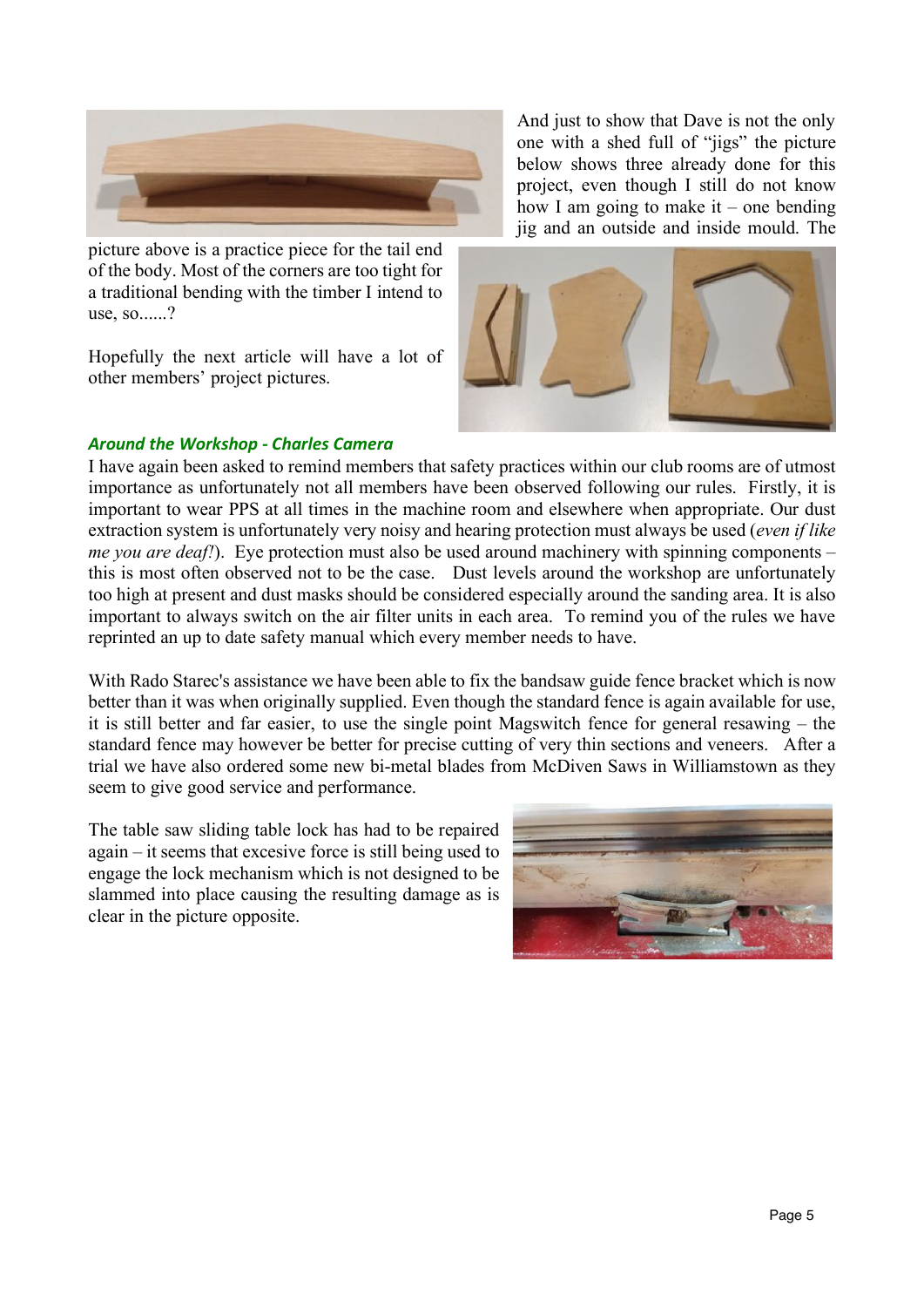The Domino joiner has been so popular that the initial large box of the most popular size dominos has already run out. With the assistance of Barry Lay we have been able to source compatible (*and in my opinion better*) units from Porter Mouldings in Fairfield. Their prices are already lower than Festool's retail but in addition the operations manager has given us a special deal. As a result the prices to members are now - 8 mm (use on timber around  $25 \text{ mm thick)} = 20 \text{ cents each}$ , 6 mm (use on timber around 19 mm)  $= 10$  cents each and 5 mm (use on timber around  $15 \text{ mm}$ ) = 5 cents each. The dowels as Porters call them (I *wonder why ??)* are now stored in the tool room with the Joiner. The money jar is still under the mitre saw. In negotiating with Nigel Stoner, operations manager at Porters, he offered to give us off-cut and seconds from production as per photo opposite. Some of our Wes's workshop group have already picked up a large box of dowels and mouldings some of which will be available to members for a nominal price. See Martin Lawley or Wes Weight if interested.

At our last meeting John Doyle, a foundation member of the club, gave a most interesting talk on the evolution of a chair design that he makes. The three stages of the chair's transition from an RMIT original design to a cost effective version for manufacture which still retains the original aesthetics and even improves on comfort are in the picture. At our next meeting Hamish Hill, who is a local furniture designer and maker, will speak







about his design philosophy and give a presentation on his most recent exhibition of works.

#### *Hand Tool Workshop - Martin Lawley*

This was the first Hand Tool Workshop for this year and a very well attended with subject of handsaw sharpening and setting. I did have one of my handsaw's set up to be sharpened. After a demonstration of sharpening I then demonstrated how to set the teeth and why they are set that way. Several members had brought saws with them and were given the chance and direction on how to sharpen and set their saws. A couple had brought a couple of planes and chisels to ask questions on finer details in the final honing. That raised a subject of a shooting board so that is the project for next month along with a cordless router (*I'll leave that to your imagination to what that is*) to be used in the making of the board. The materials required are  $1 \text{ (a)} 250$  mm X 19mm X 450 mm,  $1 \text{ (a)} 19$  mm X 19mm X 250 & 1 @ 45mm X 32mm X 250mm. The board 250mm can be made of 2 pieces of 135mm, the 250mm is the minimum width required. So, we now have a project to start on it may run for the next 2 months.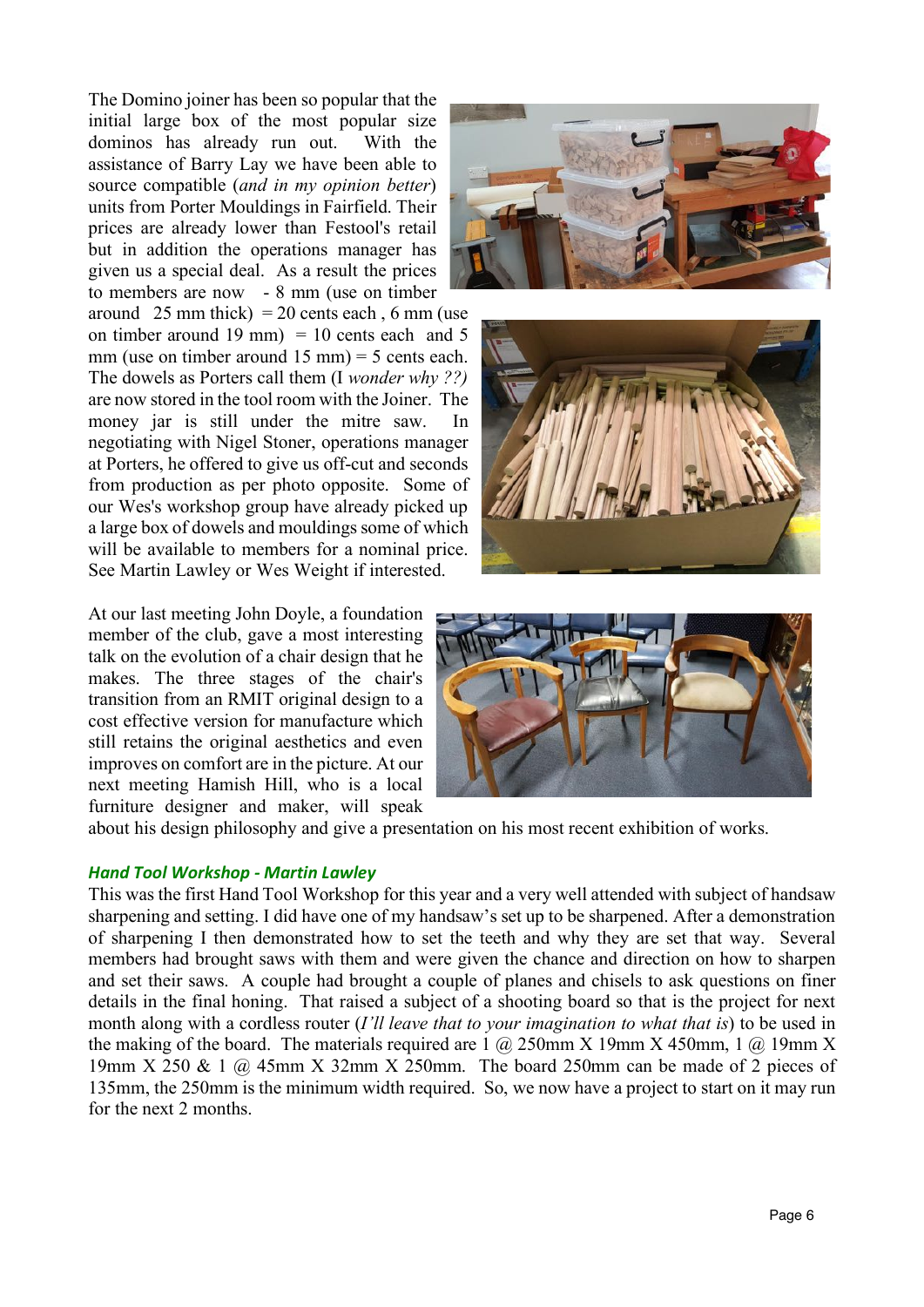## *Scrollsaw Group – 1/2/2020 – Steve Mitchener.*

Beryl and Roz had already put in their apologies for this group, and I had been advised that some of the members would be late due to attending the sale of Peter Davies estate. When I arrived, I found some 'early-birds' had deposited their gear and then flown the coop. But they had been considerate enough to turn on the urn and the air conditioner for me, knowing I wasn't going to the sale.

I was soon joined by Maike, who happily showed off her purchases at the sale, and advised she had seen Graham, Steve Hood and Tony up there spending up big. We brought her Scrollsaw in from the car and checked it out, and then we proceeded to service her machine as recommended by the manufacturer. This task done satisfactorily, then Maike cut out the outline of a third dragon to prepare for Pyrography at a later date.

Jennifer had also joined us, and proceeded to cut some small swords from Kauri Pine, which were to be carved and used for hair pins. (*That's what I call a unique "novelty item". Doubt anyone else has thought of doing it*.) Jennifer said she had already made and supplied several.

And just in time for morning tea, Graham, Steve and Tony returned from the sale, laden down with purchases, and lighter in the hip pocket. They also brought with them an Excalibur Scrollsaw, which the estate had donated to the Club. As this is a 'top-of-the-line' product, I will set it up and get it running as soon as I have an opportunity. After smoko, they all got to work.

Steve was cutting many rings to use for his turned coffee cup.

Graham was cutting more hooks in the shape of the rear half of a dog.

Tony was cutting a free standing puzzle of a Centaur in Pine. His first attempt at this type of project, and it turned out well.

I was cutting out some templates for some segmentation projects I am about to tackle, and finished my day cutting a couple of small signs. Everyone eventually went home having accomplished what they had come to do.

### *Box Making Group – 5/2/2020 - Steve Mitchener*

Steve Hood was here finishing off two of the three Walnut boxes he has been working on forever. (*I am giving him a bit of stick about taking so long. He really needs to do a little work on them at home instead of playing on that bloody lathe!*)

Sandra joined us later to machine up some Silky Oak for a Ziggurat style box. (*It's square with sides sloping inwards, and the base of each successive layer forms the lid of the preceding layer. So there is really only one little lid for the last tier.*) The problem with this one is, there are no detailed plans, just a picture and stated base and height dimensions. So, Sandra wants me to calculate the angles for the cuts and the lengths required. (*Not going to happen! I don't want to build the bloody thing!)*

And we had a surprise visit from Bernie McCarthy. Bernie has relocated, and is now settled to a point he can hopefully rejoin the box makers and finish the box he was working on. This particular box, which he had with him, was started on 6.2.2019 and that's where it stopped. Check the dates! It's nearly twelve months to the day! Fluke? Coincidence? Or just plain freaky?

How do I know this? Is my memory that good? No, I flicked back through the Box Making reports until I found the last mention of Bernie 'in attendance'. I then noticed the coincidence in the dates, and wove it into my report. Wow! Fluke? Coincidence? Or just plain freaky? Or just good writing?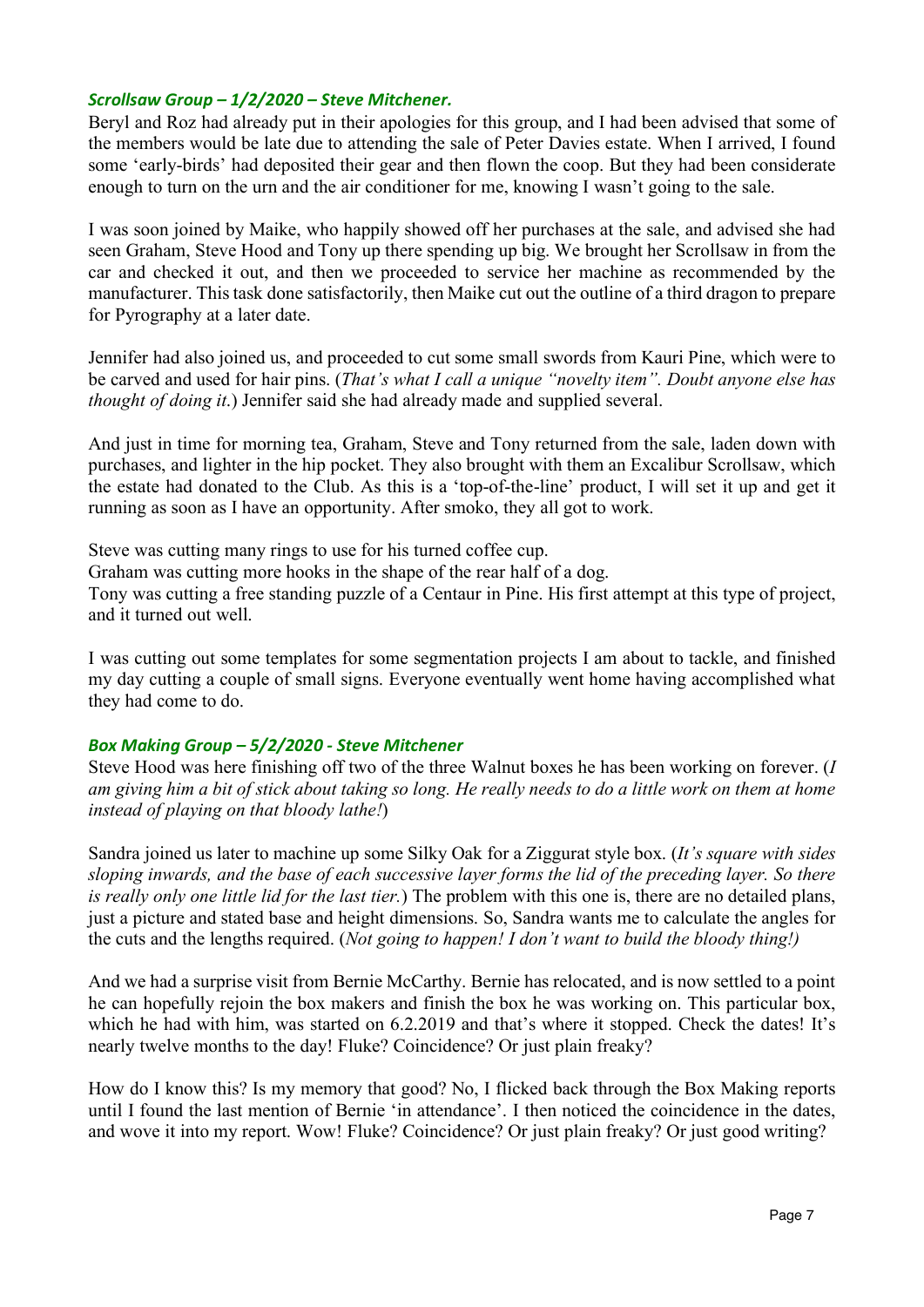And I spent most of the time practising chip carving. Then I spent some time setting up the new Excalibur Scrollsaw donated to the Club by the estate of Peter Davies. It's very quiet, and cuts beautifully. Thanks Peter.

### *Carving Group – 7/2/2020 - Steve Mitchener*

David Green was going to be an apology because he was supposed to be having surgery. But it was delayed at the last minute, so he and Janette came up for a visit instead.

Sandra was sorting out the pelican details on a small maquette she had fabricated in plasticine. Maike was carving the Two Kookaburras into recognisable shape. Batoul was sanding and rasping a small bird to shape.

Alwyn was planning the mirror frame he wanted to make. Sandra roughed out a tree for him, and Alwyn fiddled with the shape to suit his conception of the finished product.

Rod was working on baby Jesus in the manger. We discussed his next project, and Rod was sure it was going to be a relief picture, because he was tired of working 'in the round.'

John Leahy was working on a small wooden Wizard face. He said his knife was blunt, so I offered to show him how to sharpen it properly. He was sorry I did that, because within five minutes he had cut his thumb on the sharpened blade. Then through a swath of bandages, he managed to impart a pink hue to everything he touched for the rest of the day.

We were joined by Cathy and Garth, who had joined the Club to pursue an interest in carving. Sandra soon had cut some blanks for them to work on. Cathy opted for a platypus, and Garth went for a simple cross with a recessed surface.

I worked on my large Gnome in Huon Pine, got tired of the lack of progress and moved to a medium lizard in Cypress Pine. Then the chips started to fly.

#### *Box Making Group – 15/2/2020 - Steve Mitchener*

Part of the fun of running a group like this is that you never know with certainty what sort of a day it is going to be. Jennifer had let me know earlier she would be a late starter today, and Steve Hood had confirmed his own attendance earlier in the month. So that left a couple of 'maybes'' in the wind.

John Kinrade turned up to discuss fitting the lid to the first nearly finished box. Couldn't do it today, as the screws he had purchased were too long for the thickness of the timber he had used. So, it's back to Bunnings or Timbercon to get the right length. And with the way the day developed, he only managed to trim the lid to the right size before he had to go. But along the way he participated in a lot of conversations with different people and learned a lot in the process. (*And that's what it is all about.)*

Steve did turn up with a sheet of dark float glass, for which he proceeded to machine up material to make a frame to cover the edges. He wants to use it as a flat surface to prepare and process work on.

And the surprise addition to the group was Jane Goodall, who brought along some recycled pine to make a couple of rustic looking document boxes from. So, we had some lengthy talk about the process, including John Kinrade in these, and then machined the surfaces and split the timber to a suitable width.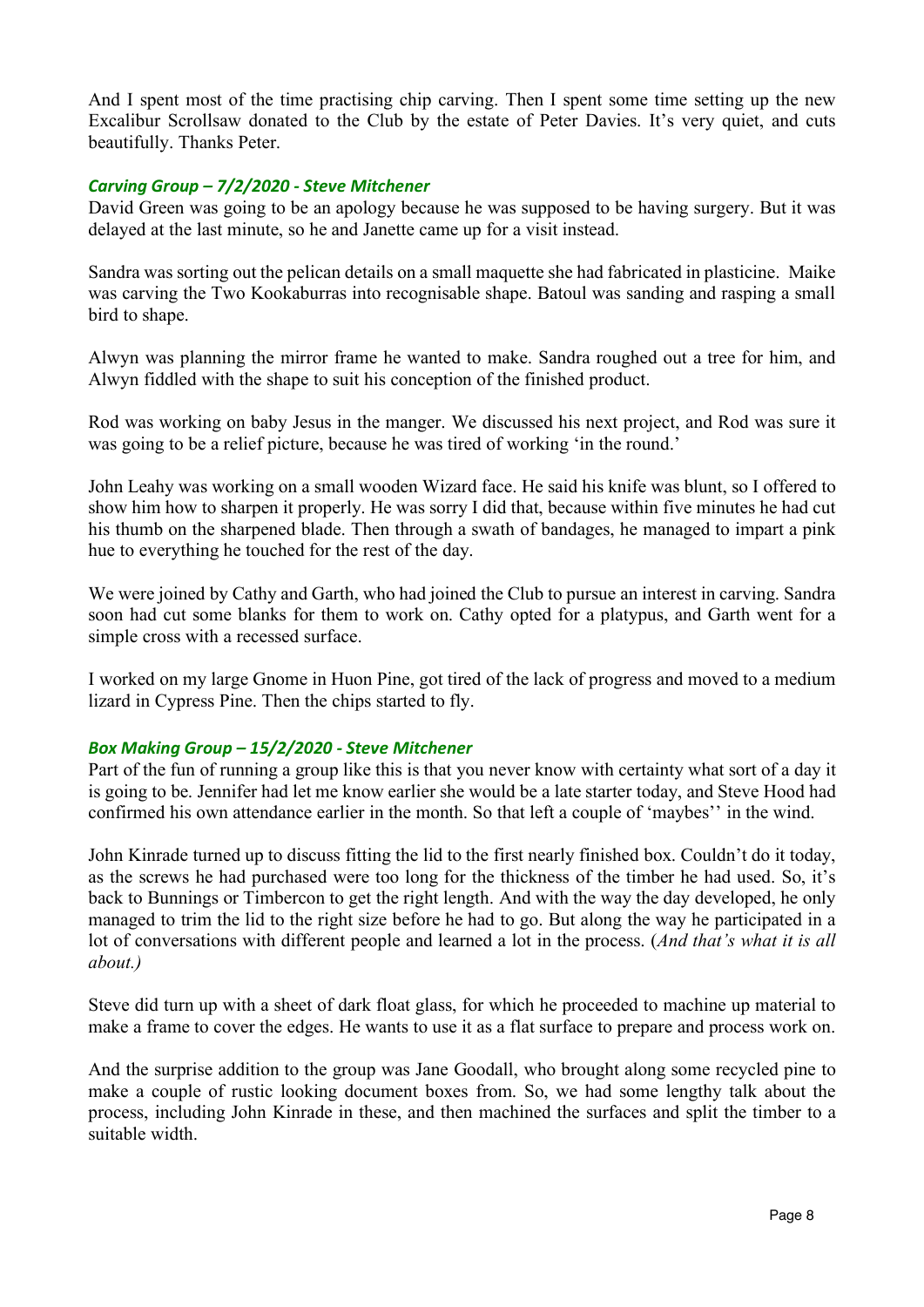As we were discussing cutting to length to get our sides and ends, Adrian Desfontaines ambled in and became embroiled in the talk. Jane and I routered rebates in top and bottom edges to take the plywood lid inserts once we had made the box carcasses up. While we did this, Adrian machined some timber on the bandsaw for his own project.

Jennifer arrived and machined some reddish timber from which some coasters are to be scrollsawn. (*Didn't look like Redgum, could be recycled Jarrah though*.) Decided a contrasting box would be nice to store them in, and is now giving the design some thought. In the meantime, Jennifer started carving another sword for a hair pin, which had been cut earlier.

I had managed to do some carving before the group gathered, but then spent the day discussing various joints, techniques and construction methods. So, while a lot was not done today, the amount of knowledge disseminated was quite abundant, so it was a very good day.

### *Carving Group – 21/2/2020 - Steve Mitchener*

The Nomad had warned us he would be absent for a bit after his operation, so I didn't expect him today. Apparently, he had to remain in hospital a little longer than planned, but all is well and he returned home to rest. And he told me he was planning "a trip or two", when he was better. And knowing the Nomad, he has probably already wandered off…..

In his noted absence, we had a busy day anyway.

Maike was working on her two kookaburras, and carving in the details. The decision was taken that 'simple is best', and there wouldn't be a great amount of fine detail.

Sandra spent some of the day reshaping a wombat, by adjusting its feet and ears. Then started whacking into the pelican with a mallet and gouge to knock it into shape. (Knowing what the shape of the bird is, and how much excess wood is on this block, this could take a while, believe me.)

Batoul was rasping away merrily on another fist sized bird. She was getting very excited by the beautiful grain being exposed.

Neil was working on his violin. Spent some time shaping the back, and then sanded the neck to a point where his next job was to trim the wood back for the scroll. But he planned to do that at home where it's quieter.

I had instructed Rod on how to router out the background of his "Tree of Life" relief piece, and set him to work in the machine room. He surfaced occasionally to confer on depth settings for various sections, but quickly returned to making a mess. He was quite pleased with how much he had got done by the end of the day. The next session will be cleaning up by hand, and then starting to shape the actual picture itself.

John Leahy had recovered from his lacerated thumb from last session, and bravely started another Santa Claus face in Huon Pine. He was finding it much better to carve than off-cuts of builder's pine.

Ron Rowe popped in for a chat and to do a little sanding. Meanwhile I was carving three mini-teddy bears for projects I was working on, and finished the day working on my space robot thingy. So, everybody had a great day and was productive.

### *Pyrography Group – 23/2/2020 - Steve Mitchener*

This wasn't going to be a big group today. Shirley is absent recuperating after her knee surgery, and hopefully doing all the appropriate therapies. Maike is absent celebrating the engagement of her son,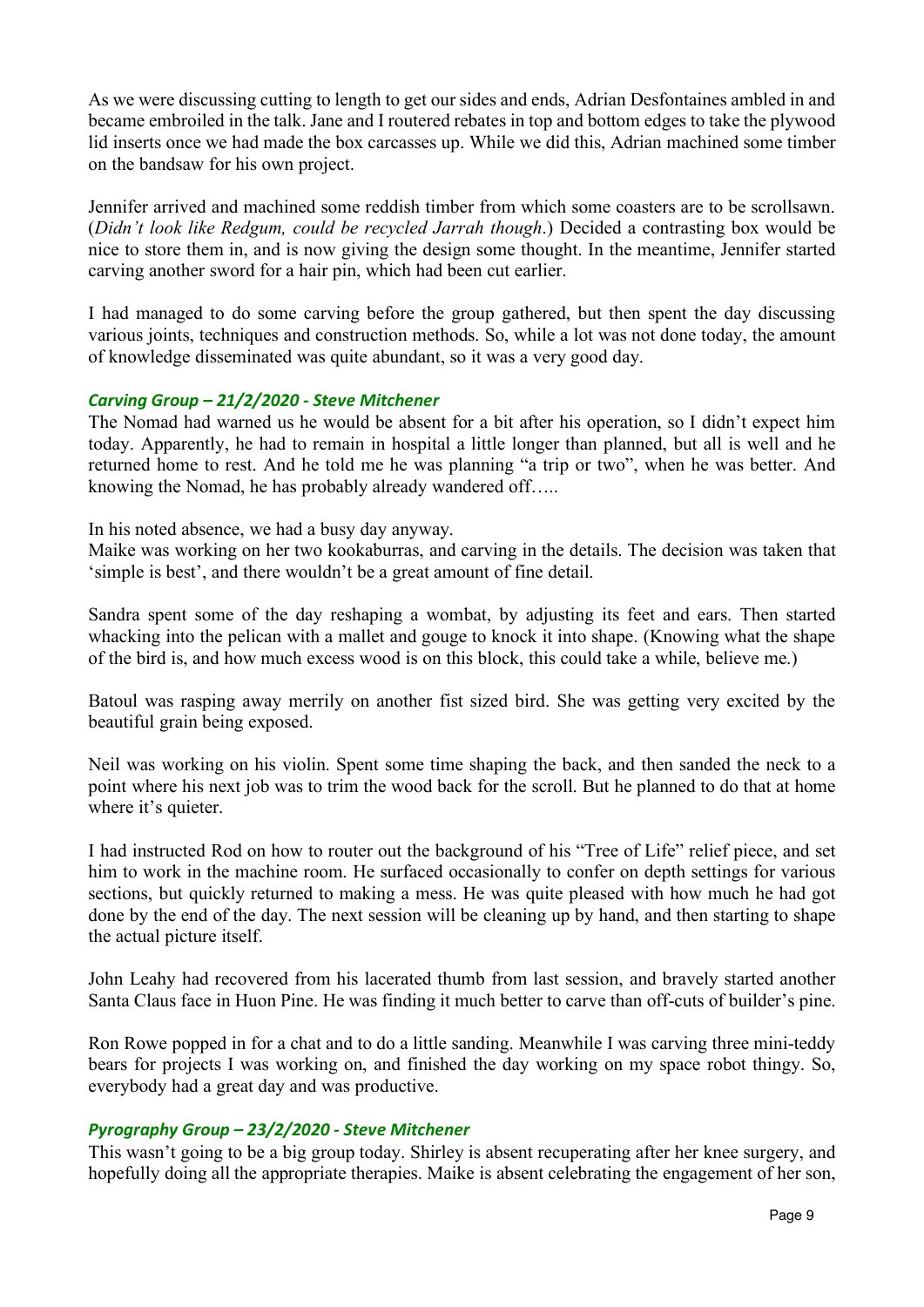and that's a good reason to celebrate with the families rather than come along here to burn wood. And Graham put in an apology, needed to be elsewhere and attending to other matters.

So, the only one I was really expecting was Beryl. And anyone else that turned up wanting to learn the "art" of Pyrography. Unfortunately, that bit didn't happen, so it was just Beryl and me.

Beryl brought along some cutting boards purchased at the shop, and crying out for some sort of decoration to lift them above the ordinary. A nice picture of fruit and vegetables was laid out, and consequently started to be burned on one. And Beryl had a nice picture of a hippo mum and baby to burn on the other. But we didn't get around to that.

We were talking too much. Beryl's other half is away, and Beryl had only the dog to talk to all week. "Nice to talk to a person" she told me. Which works well for me also, as I hadn't seen another person since Friday. *(Ed Steve has wonderful balance, he was able to sit on a chair with 3 legs as I had talked the other leg off).*

I was working on a picture of a puppy sitting in a boot. It's a picture I pulled from the paper in May 2015, and have just got around to starting. (*Now that's forward planning! Big time*!) I have had the artwork prepared for a few years, just never felt the urge to burn it until now. By the time I finish it, in another couple of sessions, it will have been five years in the making. Definitely not the longest project I have worked on. A lot of projects have jumped in ahead of this one in the queue, because I am easily distracted by new ideas that need "instant action" and go off on a tangent.

And while Beryl and I were talking, I told her I would spin this out longer than a couple of paragraphs. Since looking back, I can see that I have achieved that objective, I will close now and find something else to do. Unless I get diverted off onto another tangent….

## *My Project – John Mentha*



A little while ago I was given some American Oak timber. The project I decided upon was a small bathroom cabinet to fit into the corner of my ensuite. The cabinet frame was assembled and glued using mortise and tenon joints, and I decided to go with frame and panel construction for the doors as well as the end panel. I was fortunate to have light and dark shades of the American oak, which allowed me to highlight the drawers (dark) in contrast to the rest of the cabinet. This difference in contrast I think gave the cabinet a special lift. I used metal runners for the drawers which allows them to operate smoothly and a

simple shelf inside the cupboard finished off what I think was a nice project.

My biggest problem after final assembly was lifting it into place in amongst all the pipes. With the help off my wife (*plus a little cursing from myself*) it all come together as planned. I finished off by applying several coats of "wipe on poly" to give the cabinet a waterproof finish.

Cheers John Mentha